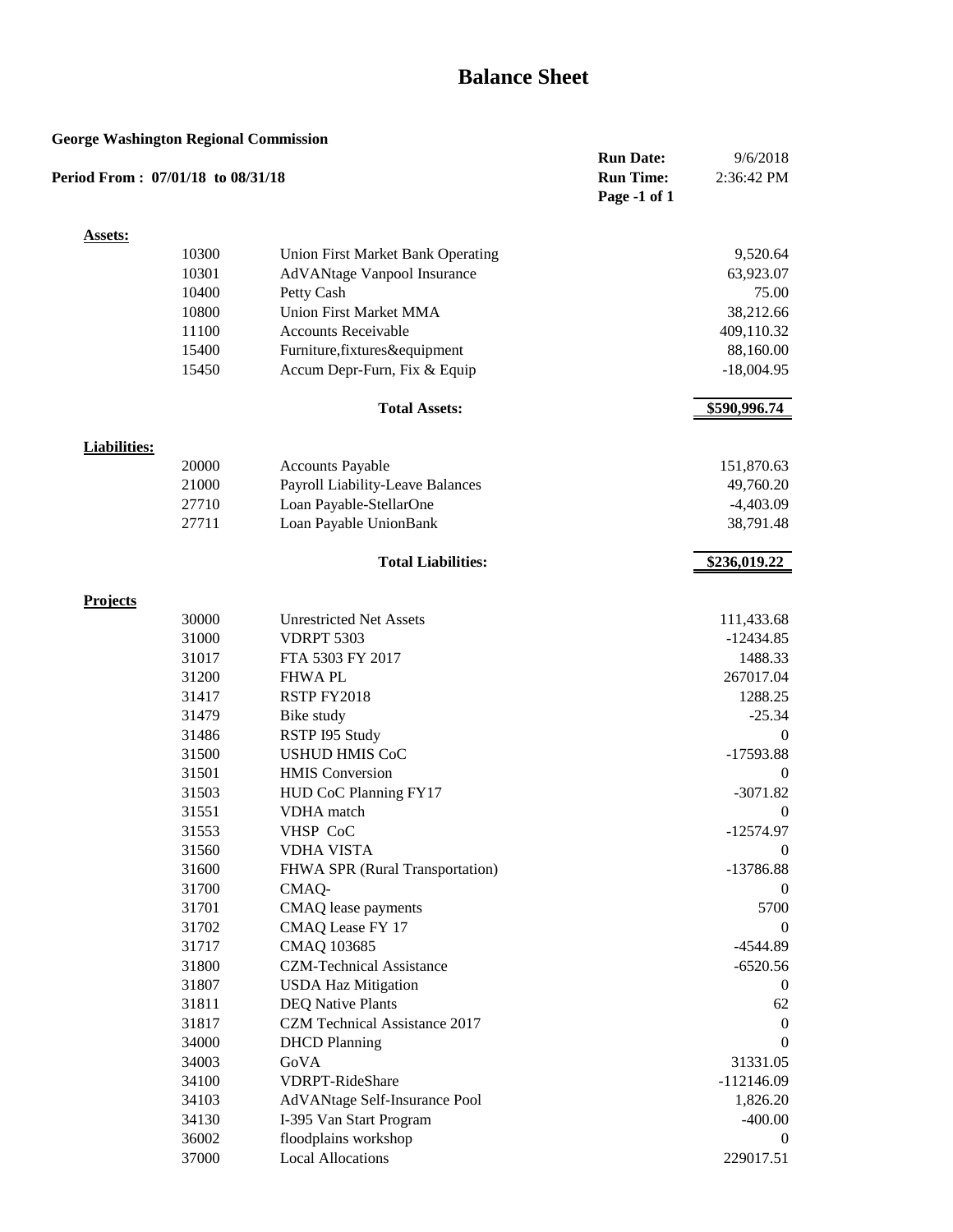| 37001 | LEPC Regional Emergency Planning Committee | 20000        |
|-------|--------------------------------------------|--------------|
| 38000 | <b>HMIS User Fee</b>                       | $\Omega$     |
| 38014 | <b>RRBC</b> external                       | $-3148.61$   |
| 38015 | <b>RRBC</b> Internal                       | $-725.00$    |
| 38016 | Legislative Liaison pass thru              | 32363.85     |
| 38018 | <b>AdVANtage Insurance</b>                 | $-39739.25$  |
| 38126 | <b>KG Communty Dev Dept Analysis</b>       | $\Omega$     |
| 38127 | KG Trailway Feasibility                    | $-5000$      |
| 38128 | KG MixedUseDevDistricg                     | 0            |
| 38130 | Ches. Bay - WIP III                        | $-2703.37$   |
|       | <b>Total Projects</b>                      | \$354,977.52 |
|       | <b>Total Liabilities and Projects</b>      | 590,996.74   |
|       | <b>Net Difference to be Reconciled</b>     | \$0.00       |
|       | <b>Total Adjustment</b>                    | \$0.04       |
|       | <b>Unreconciled Balance</b>                | \$0.00       |

## **Reconciling Items .......**

| (1) | Paid Salaries are       | 204,357.39 |
|-----|-------------------------|------------|
|     | Timesheets show         | 204,357.42 |
|     | Difference              | 0.03       |
| (2) | Leave accrued this year | 0.00       |
| (3) | Fringe Pool is          | 56,845.46  |
|     | Fringe allocated        | 56,845.46  |
|     | Difference              | 0.00       |
|     | Indirect Pool is        | 100,533.07 |
| (4) | Indirect Allocated      | 100,533.08 |
|     | Difference              | 0.01       |

| Total adjustments | \$0.04 |
|-------------------|--------|
|                   |        |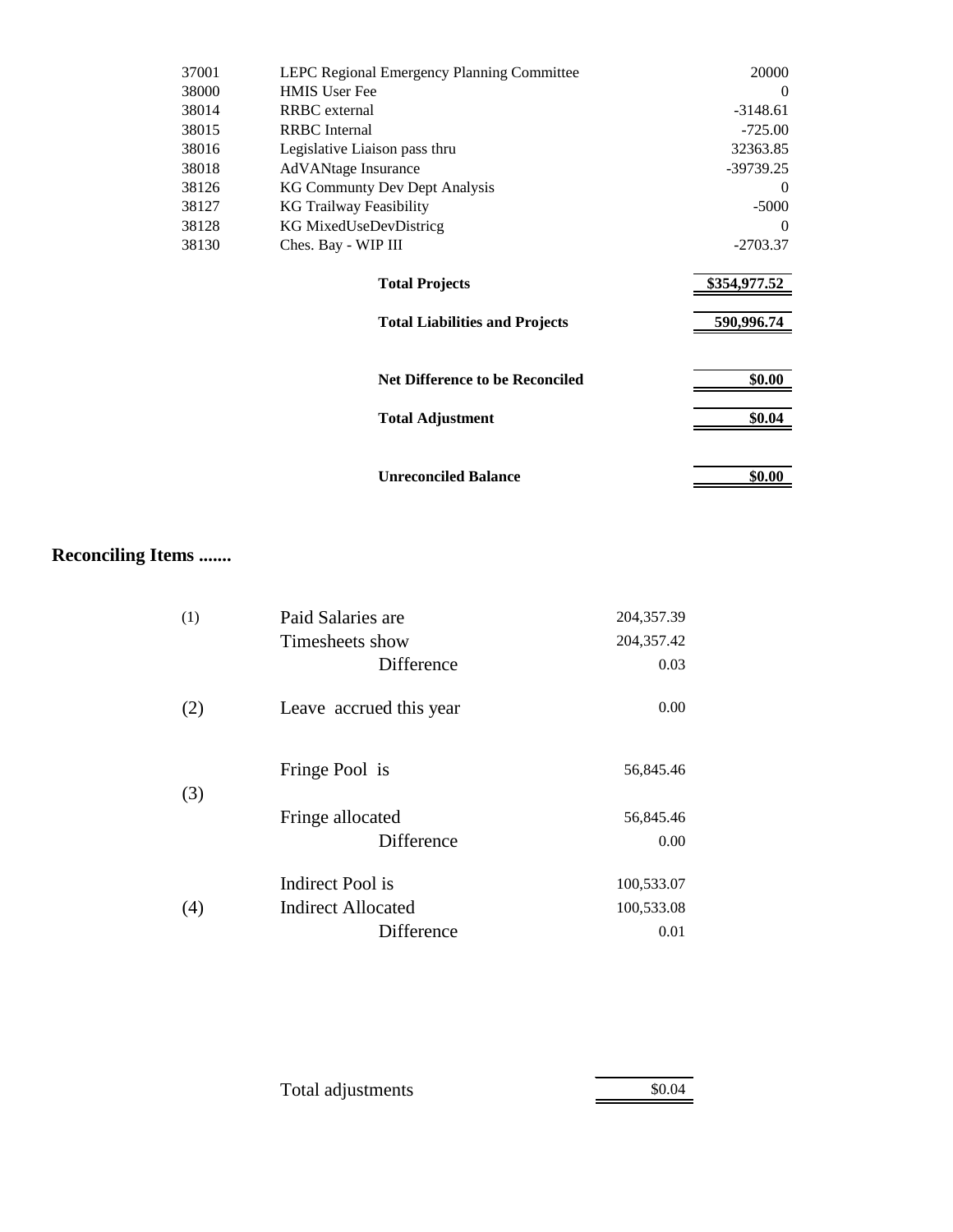# **Agencywide Line Item Revenues and Expenditures**

| <b>George Washington Regional Commission</b> |                                                                   |            |                          |                        | Run Date:                 | 09/07/2018               |                  |
|----------------------------------------------|-------------------------------------------------------------------|------------|--------------------------|------------------------|---------------------------|--------------------------|------------------|
|                                              |                                                                   |            |                          |                        | Run Time:<br>Page -1 of 1 | 8:32:15 AM               |                  |
| Period:                                      | 07/01/2018 to                                                     | 08/31/2018 |                          |                        |                           |                          |                  |
| <b>With Indirect Detail</b>                  |                                                                   |            |                          |                        |                           |                          |                  |
| <b>Code &amp; Description</b>                |                                                                   |            | <b>Budget</b>            | <b>Current</b>         | <b>YTD</b>                | Un/Ovr                   | % Bud            |
| <b>Revenues</b>                              |                                                                   |            |                          |                        |                           |                          |                  |
| 45100                                        | <b>REV-Federal Contracts/Fees</b>                                 |            | 1,840,389.00             | 77,431.49              | 151,181.76                | 1,689,207.24             | 8.21%            |
| 45200                                        | <b>REV-State Contracts/Fees</b>                                   |            | 334,910.00               | 8,590.87               | 33,290.60                 | 301,619.40               | 9.94%            |
| 45202                                        | <b>State Technical Assistanct</b>                                 |            | 15,000.00                | 0.00                   | 0.00                      | 15,000.00                | 0.00%            |
| 45300                                        | REV-Local Government Contracts/Fees                               |            | 368,687.00               | 0.00                   | 270,108.00                | 98,579.00                | 73.26%           |
| 45302                                        | Local Revenues King George Co                                     |            | 0.00                     | 0.00                   | 500.00                    | $-500.00$                | 0.00%            |
| 45400<br>45500                               | REV-Miscellaneous Revenue<br><b>REV-HMIS User Fees</b>            |            | 75,911.00<br>7,456.00    | 0.00<br>0.00           | 3,750.00<br>0.00          | 72,161.00<br>7,456.00    | 4.94%<br>0.00%   |
| 45600                                        | <b>REV-Interest Income</b>                                        |            | 0.00                     | 0.73                   | 23.96                     | $-23.96$                 | 0.00%            |
| 45700                                        | <b>REV-Other Income</b>                                           |            | 589.00                   | 0.00                   | 0.00                      | 589.00                   | 0.00%            |
| 47600                                        | pass thru AdVANtage                                               |            | 0.00                     | 44,179.68              | 89,964.25                 | $-89,964.25$             | 0.00%            |
|                                              | <b>Revenues</b>                                                   |            | 2,642,942.00             | 130,202.77             | 548,818.57                | 2,094,123.43             | 20.77%           |
|                                              |                                                                   |            |                          |                        |                           |                          |                  |
| <b>Expenses</b>                              |                                                                   |            |                          |                        |                           |                          |                  |
| 50000<br>50500                               | Salaries<br><b>Fringe Benefits</b>                                |            | 883,081.00<br>351,943.00 | 65,630.16<br>16,381.73 | 204,357.42<br>56,845.46   | 678,723.58<br>295,097.54 | 23.14%<br>16.15% |
| 50600                                        | <b>FICA</b>                                                       |            | 65,885.00                | 0.00                   | 0.00                      | 65,885.00                | 0.00%            |
| 50800                                        | Health Ins                                                        |            | 179,112.00               | 0.00                   | 0.00                      | 179,112.00               | 0.00%            |
| 50900                                        | Life Ins                                                          |            | 13,000.00                | 0.00                   | 0.00                      | 13,000.00                | 0.00%            |
| 51000                                        | Retirement                                                        |            | 84,505.00                | 0.00                   | 0.00                      | 84,505.00                | 0.00%            |
| 51100                                        | Workers Comp                                                      |            | 1,200.00                 | 0.00                   | 0.00                      | 1,200.00                 | 0.00%            |
| 67520                                        | <b>Accounting Fees</b>                                            |            | 0.00                     | 85.00                  | 85.00                     | $-85.00$                 | 0.00%            |
| 67530                                        | <b>Legal Fees</b>                                                 |            | 4,000.00                 | 1,000.00               | 1,000.00                  | 3,000.00                 | 25.00%           |
| 67540                                        | Professional Fees-Other                                           |            | 38,000.00                | 0.00                   | 0.00                      | 38,000.00                | 0.00%            |
| 67560                                        | <b>Consulting Services</b>                                        |            | 537,767.00               | 25,984.32              | 32,414.34                 | 505,352.66               | 6.03%            |
| 81100                                        | Supplies Expense                                                  |            | 52,950.00                | 982.68                 | 1,871.04                  | 51,078.96                | 3.53%            |
| 81300                                        | Telephone & Telecommunications                                    |            | 9,000.00                 | 788.13                 | 1,413.07                  | 7,586.93                 | 15.70%           |
| 81400<br>81600                               | Postage, Shipping, & Delivery<br>Equipment, Rental, & Maintenance |            | 6,000.00<br>48,000.00    | 1,020.99<br>1,095.52   | 1,031.78<br>2,351.54      | 4,968.22<br>45,648.46    | 17.20%<br>4.90%  |
| 81620                                        | <b>Equipment Purchase</b>                                         |            | 33,400.00                | 0.00                   | 0.00                      | 33,400.00                | 0.00%            |
| 81750                                        | <b>Public Relations</b>                                           |            | 1,000.00                 | 411.00                 | 822.00                    | 178.00                   | 82.20%           |
| 81751                                        | Van Pool Assistance                                               |            | 0.00                     | 700.00                 | 700.00                    | $-700.00$                | 0.00%            |
| 81752                                        | <b>Leased Spaces</b>                                              |            | 6,550.00                 | 0.00                   | 5,850.00                  | 700.00                   | 89.31%           |
| 81770                                        | Marketing/Educationhj                                             |            | 85,400.00                | 9,417.73               | 9,471.09                  | 75,928.91                | 11.09%           |
| 81800                                        | Books, Subscriptions, & Reference                                 |            | 300.00                   | 360.54                 | 360.54                    | $-60.54$                 | 120.18%          |
| 82000                                        | Occupancy Expenses                                                |            | 97,000.00                | 1,125.72               | 14,129.51                 | 82,870.49                | 14.57%           |
| 83000                                        | Travel/Training                                                   |            | 14,685.00                | 1,747.98               | 1,750.98                  | 12,934.02                | 11.92%           |
| 83100                                        | Travel                                                            |            | 27,542.20                | 1,852.45               | 1,957.07                  | 25,585.13                | 7.11%            |
| 83200                                        | Conference, Convention, & Meetings                                |            | 0.00                     | 7,549.97               | 11,949.09                 | $-11,949.09$             | 0.00%            |
| 85000<br>85100                               | Miscellaneous Expense<br><b>Interest Expense-General</b>          |            | 27,499.80<br>2,000.00    | 0.00<br>147.99         | 0.00<br>307.16            | 27,499.80<br>1,692.84    | 0.00%<br>15.36%  |
| 85200                                        | Insurance-Non-Employee                                            |            | 2,500.00                 | 45.00                  | 45.00                     | 2,455.00                 | 1.80%            |
| 85300                                        | Membership Dues-Organization                                      |            | 8,000.00                 | 561.76                 | 1,336.76                  | 6,663.24                 | 16.71%           |
| 85400                                        | <b>Staff Development</b>                                          |            | 0.00                     | 0.00                   | 25.00                     | $-25.00$                 | 0.00%            |
| 85600                                        | <b>Outside Computer Services</b>                                  |            | 0.00                     | 12.06                  | 1,949.06                  | $-1,949.06$              | 0.00%            |
| 85700                                        | <b>Advertising Expense</b>                                        |            | 0.00                     | 0.00                   | 219.20                    | $-219.20$                | 0.00%            |
| 85810                                        | Moving Expense                                                    |            | 10,000.00                | 0.00                   | 0.00                      | 10,000.00                | 0.00%            |
| 93010                                        | Legislative Liaison Income                                        |            | 0.00                     | 0.00                   | $-37,250.00$              | 37,250.00                | 0.00%            |
| 93020                                        | <b>Legislative Consultant Expenses</b>                            |            | 0.00                     | 8,729.90               | 8,729.90                  | $-8,729.90$              | 0.00%            |
| 93700                                        | local match expense                                               |            | 1,000.00                 | 0.00                   | 0.00                      | 1,000.00                 | 0.00%            |
| 95000                                        | <b>RRBC</b> Expenses                                              |            | 0.00                     | 279.86                 | 279.86                    | $-279.86$                | 0.00%            |
| 97000                                        | AdVANtage                                                         |            | 0.00                     | 46,600.54              | 91,224.94                 | $-91,224.94$             | 0.00%            |
| 99600                                        | Other Expense                                                     |            | 15,000.00                | 0.00<br>192,511.03     | 0.00                      | 15,000.00                | 0.00%            |
|                                              | <b>Expenses</b>                                                   |            | 2,606,320.00             |                        | 415,226.81                | 2,191,093.19             | 15.93%           |